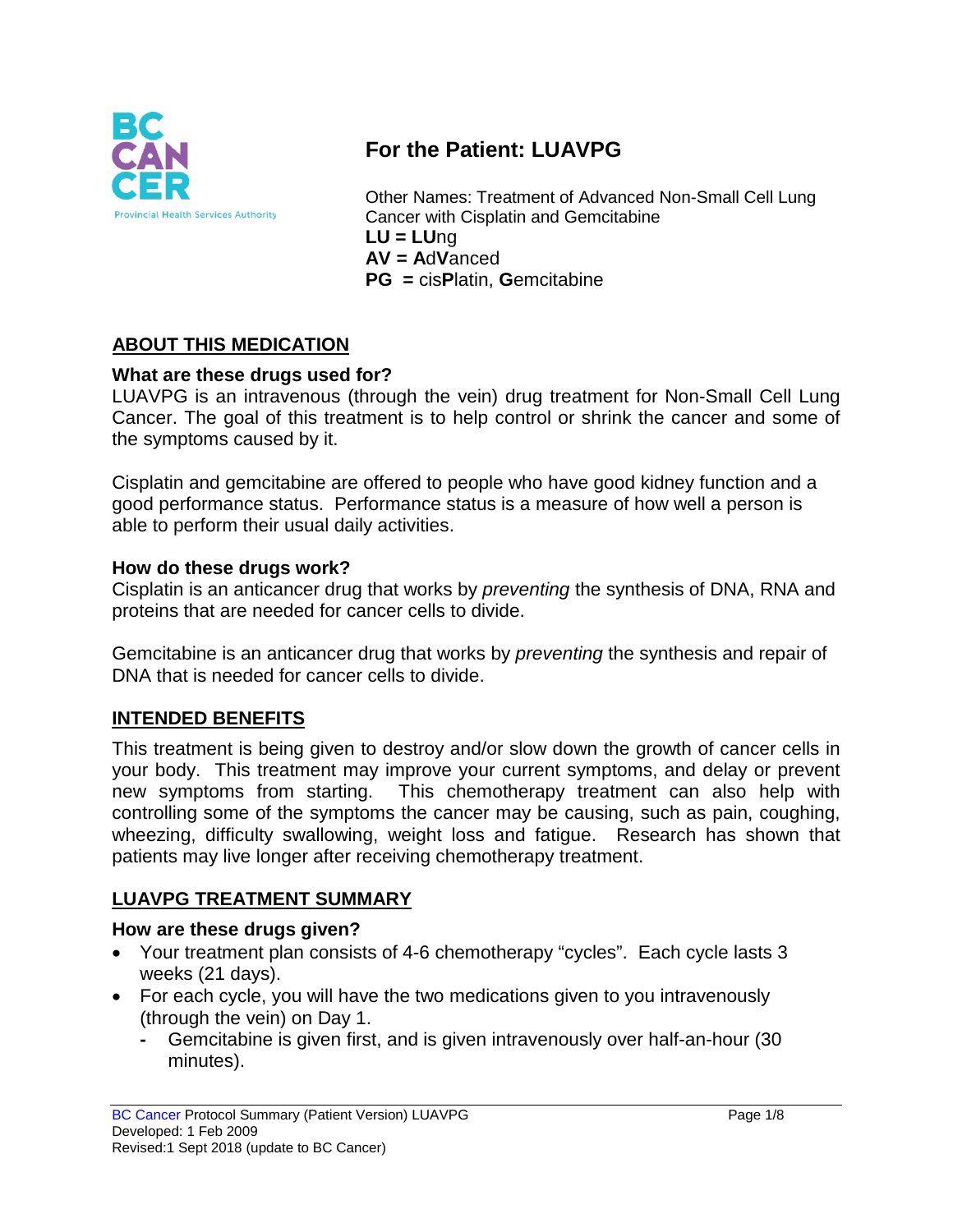- **-** You will be then be given extra fluids intravenously for one hour (60 minutes) before cisplatin. This is to help flush out your kidneys.
- **-** Cisplatin will be given last, and is given intravenously over one hour (60 minutes).
- On Day 8 of each cycle, you will only be given gemcitabine, intravenously over halfan-hour (30 minutes).

#### **What will happen when I get my drugs?**

- A blood test is done within one month of starting treatment.
- A blood test is also done before Day 1 and Day 8 of each cycle.
- The dose and timing of your chemotherapy may be changed based on your blood test results and/or other side effects.
- Your very first treatment will take longer than other treatments because a nurse will be reviewing the possible side effects of your chemotherapy plan and will discuss with you how to manage them. *It is a good idea to bring someone with you to your first chemotherapy appointment.*
- You will be given a prescription for anti-nausea medications (to be filled at your regular pharmacy). Please bring your anti-nausea medications with you for each treatment. Your nurse will tell you when to take the anti-nausea medication. You may also need to take your anti-nausea drugs at home after therapy. It is easier to prevent nausea than to treat it once it happens, so follow directions closely.

# **LUAVPG TREATMENT PROTOCOL**

#### **Start Date:**

| Day 1             | Day 2  | Day 3     | Day 4     | Day 5     | Day 6         | Day 7     |
|-------------------|--------|-----------|-----------|-----------|---------------|-----------|
| <b>Blood Test</b> | No     | No        | <b>No</b> | No        | <b>No</b>     | No        |
| Gemcitabine,      | chemo  | chemo     | chemo     | chemo     | chemo         | chemo     |
| Prehydration      |        |           |           |           |               |           |
| & Cisplatin       |        |           |           |           |               |           |
| Day 8             | Day 9  | Day 10    | Day 11    | Day 12    | Day 13        | Day 14    |
| <b>Blood Test</b> | No     | No        | <b>No</b> | <b>No</b> | <b>No</b>     | <b>No</b> |
| Gemcitabine       | chemo  | chemo     | chemo     | chemo     | chemo         | chemo     |
| Day 15            | Day 16 | Day 17    | Day 18    | Day 19    | <b>Day 20</b> | Day 21    |
| <b>No</b>         | No     | <b>No</b> | <b>No</b> | <b>No</b> | <b>No</b>     | No        |
| Chemo             | chemo  | chemo     | chemo     | chemo     | chemo         | chemo     |

#### **Cycle 1:**

**This 21-day cycle will repeat 3-5 more times.**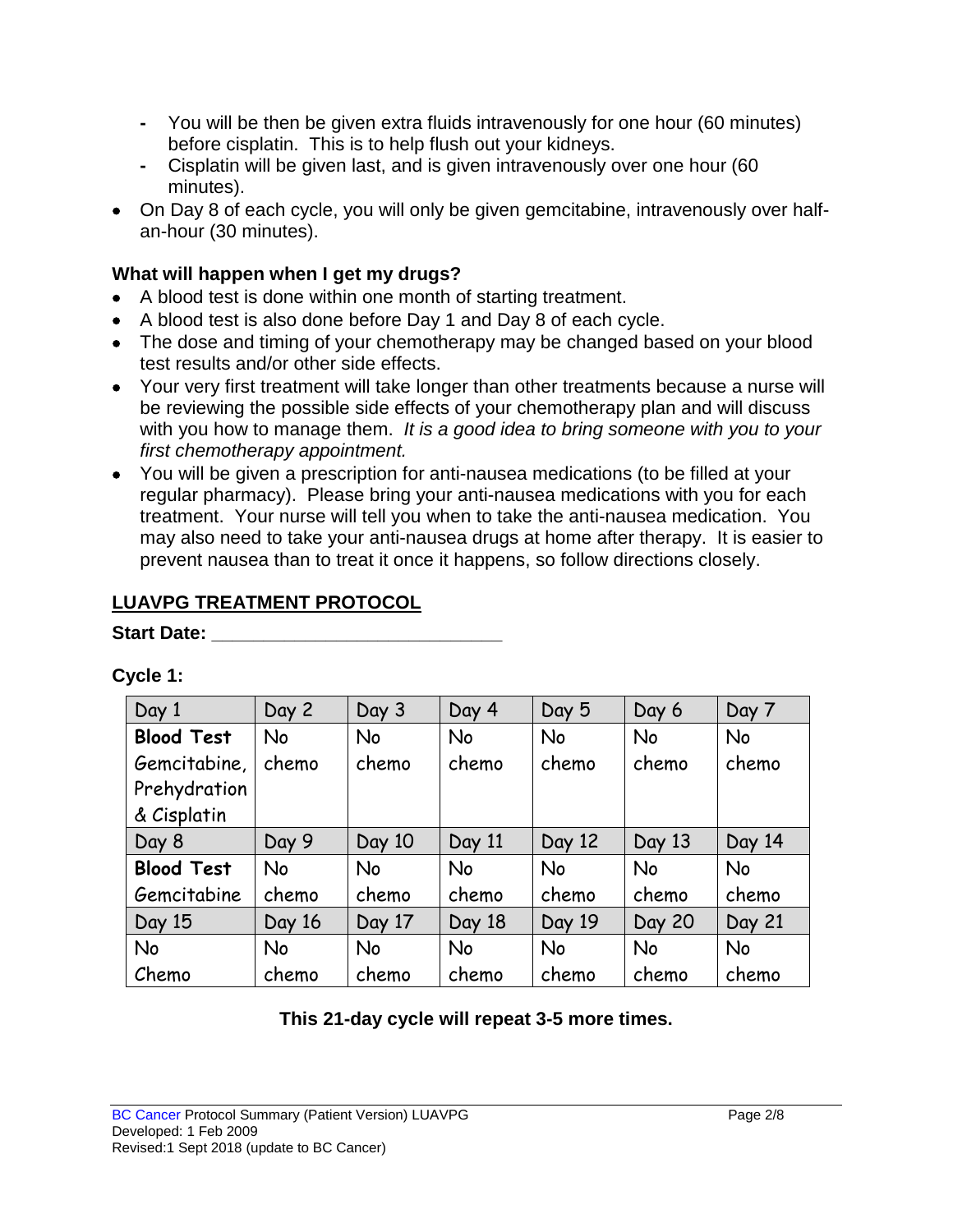## **CHEMOTHERAPY SIDE EFFECTS AND MANAGEMENT**

## **Are there any risks?**

• Unexpected and unlikely side effects can occur with any drug treatment. The ones listed below are particularly important for you to be aware of.

| <b>SERIOUS SIDE EFFECTS</b>                                                                                                                                                                                                                                                                                                 | How common<br>$is$ it? | <b>MANAGEMENT</b>                                                                                                                                                                                                                                                                                                                                                                                 |
|-----------------------------------------------------------------------------------------------------------------------------------------------------------------------------------------------------------------------------------------------------------------------------------------------------------------------------|------------------------|---------------------------------------------------------------------------------------------------------------------------------------------------------------------------------------------------------------------------------------------------------------------------------------------------------------------------------------------------------------------------------------------------|
| Your white blood cells may<br>decrease 7-10 days after your<br>treatment. They usually return<br>to normal 2-3 weeks after your<br>last treatment. White blood<br>cells protect your body by<br>fighting bacteria (germs) that<br>cause infection. When they<br>are low, you are at greater<br>risk of having an infection. | Very common            | To help prevent infection:<br>Wash your hands often and always after using the bathroom.<br>Take care of your skin and mouth by gently washing regularly.<br>Avoid crowds and people who are sick.<br>Call your doctor <i>immediately</i> at the first sign of an <i>infection</i> such<br>as fever (over 100°F or 38°C by an oral thermometer), chills,<br>cough or burning when you pass urine. |
| Your platelets may decrease<br>during or after your treatment<br>They will return to normal after<br>your last treatment. Platelets<br>help to make your blood clot<br>when you hurt yourself. You<br>may bruise or bleed more<br>easily than usual.                                                                        | Common                 | To help prevent bleeding problems:<br>Try not to bruise, cut or burn yourself.<br>Clean your nose by blowing gently, do not pick your nose.<br>Avoid constipation.<br>Brush your teeth gently with a soft toothbrush as your gums may<br>bleed more easily. Maintain good oral hygiene.<br>Avoid taking ASA (eg: Aspirin®) or ibuprofen (eg: Advil®), unless<br>prescribed by your doctor.        |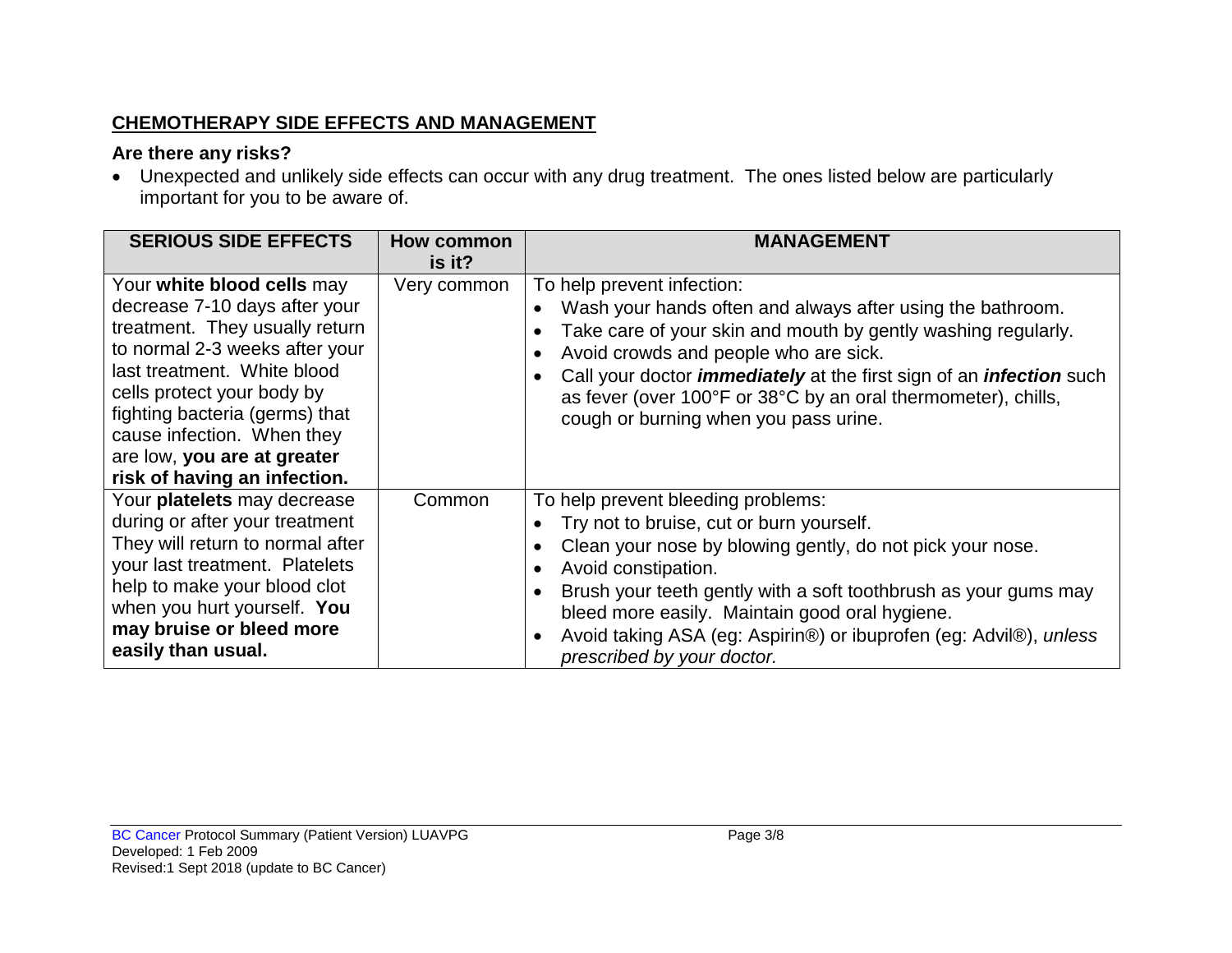| <b>SERIOUS SIDE EFFECTS</b>                                                                                                                                                                                                                                                 | <b>How common</b><br>is it? | <b>MANAGEMENT</b>                                                                                                                                                |
|-----------------------------------------------------------------------------------------------------------------------------------------------------------------------------------------------------------------------------------------------------------------------------|-----------------------------|------------------------------------------------------------------------------------------------------------------------------------------------------------------|
| Allergic reactions may rarely<br>occur. Signs of an allergic<br>reaction are dizziness,<br>confusion and wheezing or<br>difficulty breathing.<br>This reaction can occur<br>immediately or several hours<br>after receiving cisplatin, or<br>after many doses of cisplatin. | Rare                        | Tell your nurse if this happens while you are receiving cisplatin. Go to<br>your local Emergency Room immediately if this happens after you<br>leave the clinic. |
| Cisplatin burns if it leaks<br>under the skin.                                                                                                                                                                                                                              | Very rare                   | Tell your nurse <i>immediately</i> if you feel pain, burning, stinging, or any<br>other change while the drug is being given.                                    |

| <b>OTHER SIDE EFFECTS</b>                                                           | <b>How Common</b><br>Is It? | <b>MANAGEMENT</b>                                                                                                                                                                                                                                                                                                                                                                                                                                                                |
|-------------------------------------------------------------------------------------|-----------------------------|----------------------------------------------------------------------------------------------------------------------------------------------------------------------------------------------------------------------------------------------------------------------------------------------------------------------------------------------------------------------------------------------------------------------------------------------------------------------------------|
| Nausea and vomiting may<br>occur after your treatment and<br>may last for 24 hours. | Very Common                 | You will be given a prescription for anti-nausea drug(s) to take before<br>your chemotherapy treatment and/or at home. It is easier to prevent<br>nausea than to treat it once it has happened, so follow directions<br>closely.<br>• Drink plenty of liquids.<br>• Eat and drink often in small amounts.<br>• Try the ideas in "Food Choices to Control Nausea".<br>Be sure to let your doctor know if you have nausea or vomiting later<br>than 24 hours after your treatment. |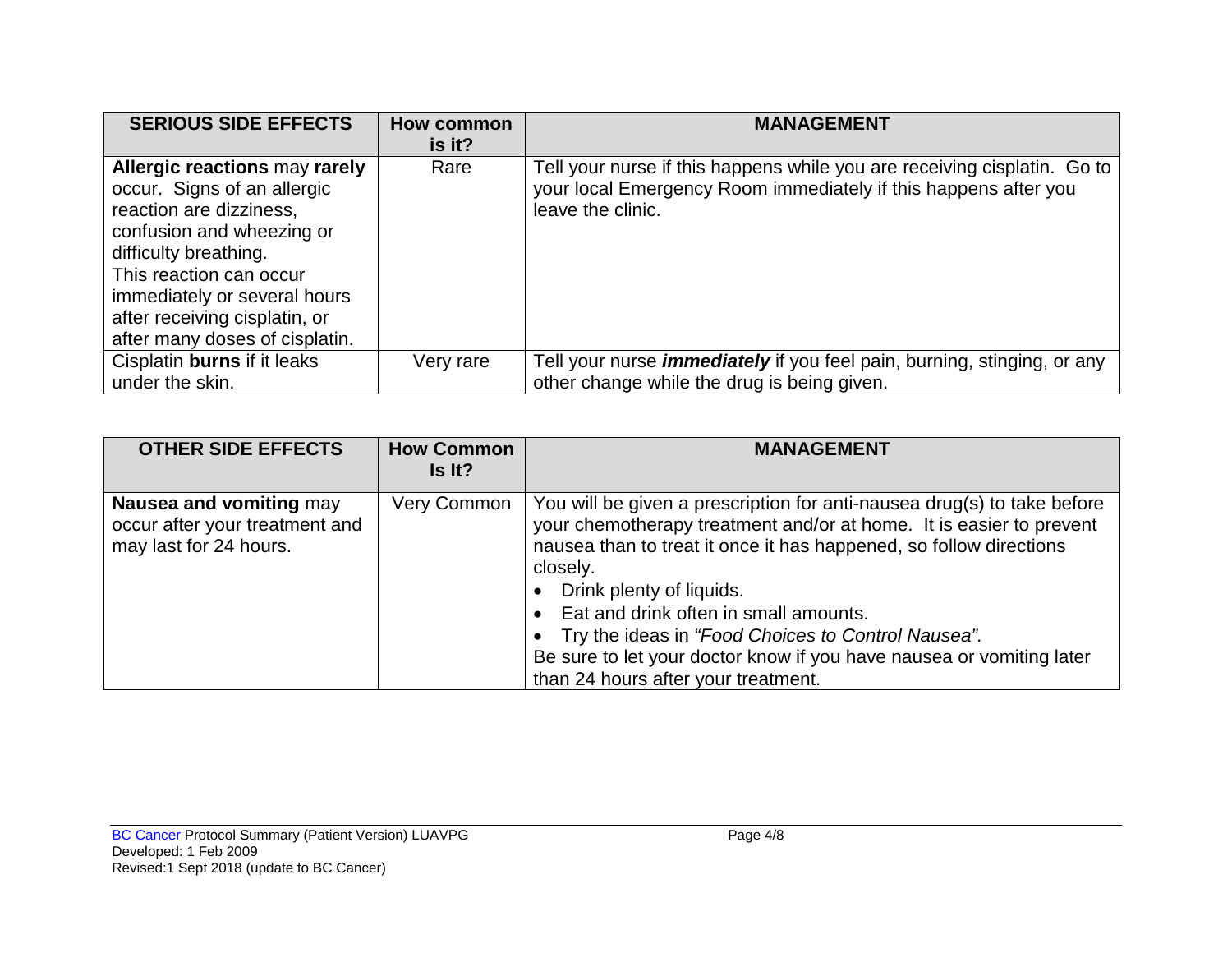| <b>OTHER SIDE EFFECTS</b>                                                                                                                                                                                              | <b>How Common</b><br>Is It? | <b>MANAGEMENT</b>                                                                                                                                                                                                                                                                                                                                                   |
|------------------------------------------------------------------------------------------------------------------------------------------------------------------------------------------------------------------------|-----------------------------|---------------------------------------------------------------------------------------------------------------------------------------------------------------------------------------------------------------------------------------------------------------------------------------------------------------------------------------------------------------------|
| <b>Constipation or diarrhea may</b><br>occur.                                                                                                                                                                          | Common                      | To help constipation:<br>Exercise if you can.<br>Drink plenty of liquids (8 cups a day).<br>Try ideas in "Suggestions for Dealing with Constipation".<br>To help diarrhea:<br>Drink plenty of liquids.<br>Eat and drink often in small amounts.<br>$\bullet$<br>Avoid high fibre foods<br>as outlined in "Food Ideas to Help with Diarrhea during<br>Chemotherapy". |
| A flu-like illness may occur<br>shortly after your treatment.<br>You may have fever, chills,<br>headache, muscle and joint<br>aches. Flu-like symptoms<br>usually disappear on their own.                              | Common                      | Take acetaminophen (Tylenol ®) every 3-4 hours if needed.<br>$\bullet$<br>Fever and chills which occur more than 48 hours after treatment<br>$\bullet$<br>may be signs of an infection. They should be reported to the<br>doctor immediately.                                                                                                                       |
| Tiredness or lack of energy<br>may occur.                                                                                                                                                                              | Common                      | Do not drive a car or operate machinery if you are feeling tired.<br>$\bullet$<br>Try the ideas in "Your Bank of Energy Savings: How People with<br>Cancer can Handle Fatigue".                                                                                                                                                                                     |
| Pain or tenderness may<br>occur where the needle was<br>placed in your vein within 1-2<br>days after treatment. This may<br>extend all the way up the arm.<br>Sometimes pain may occur<br>where the cancer is located. | Common                      | Apply warm compresses or soak in warm water for 15-20 minutes<br>$\bullet$<br>several times a day.<br>For pain, take acetaminophen (eg: Tylenol®).<br>See your doctor if the pain continues to bother you.                                                                                                                                                          |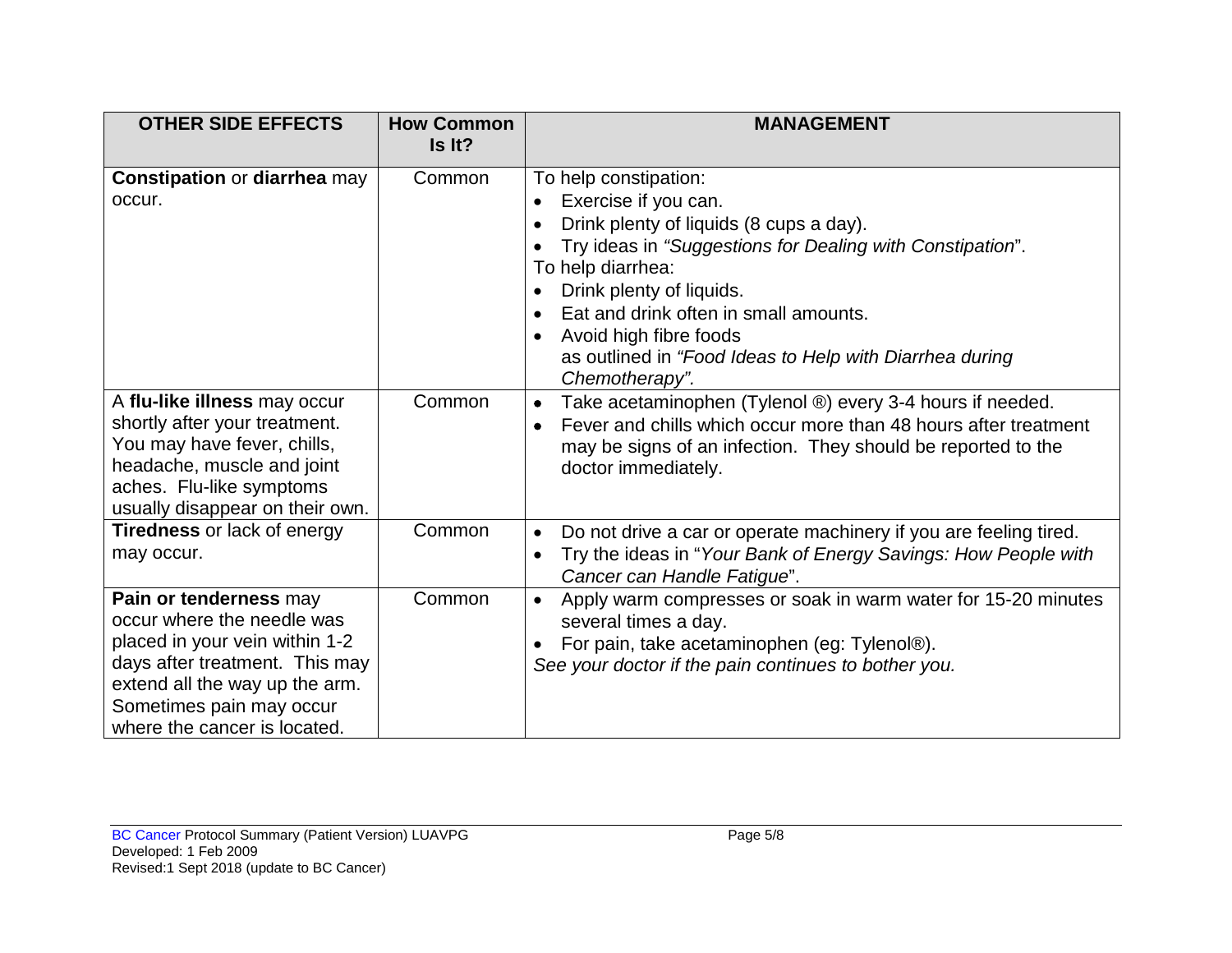| <b>OTHER SIDE EFFECTS</b>                                                                                                                                                                               | <b>How Common</b><br>Is It? | <b>MANAGEMENT</b>                                                                                                                                                                                                                                                                                                                                                                                                                                                                                                                                                               |
|---------------------------------------------------------------------------------------------------------------------------------------------------------------------------------------------------------|-----------------------------|---------------------------------------------------------------------------------------------------------------------------------------------------------------------------------------------------------------------------------------------------------------------------------------------------------------------------------------------------------------------------------------------------------------------------------------------------------------------------------------------------------------------------------------------------------------------------------|
| <b>Numbness or tingling of the</b><br>fingers or toes may occur.<br>This will slowly return to<br>normal once your treatments<br>are over. This may take<br>several months.                             | Common                      | Be careful when handling items that are sharp, hot or cold.<br>$\bullet$<br>Tell your doctor at your next visit, especially if you have trouble<br>with buttons, writing, or picking up small objects.                                                                                                                                                                                                                                                                                                                                                                          |
| Swelling of hands, feet or<br>lower legs may occur if your<br>body retains extra fluid                                                                                                                  | Common                      | If swelling is a problem:<br>$\bullet$<br>o Elevate your feet when resting<br>Avoid tight clothing<br>$\circ$                                                                                                                                                                                                                                                                                                                                                                                                                                                                   |
| Skin rash may occur after<br>treatment with Gemcitabine. It<br>is usually mild and is found on<br>the arms, legs, chest, back or<br>stomach. It may or may not be<br>itchy.                             | Uncommon                    | Apply hydrocortisone cream 0.5% sparingly 3-4 times daily.<br>$\bullet$                                                                                                                                                                                                                                                                                                                                                                                                                                                                                                         |
| Hair loss sometimes occurs. If<br>there is hair loss, your hair will<br>grow back once you stop<br>treatment. Colour and texture<br>may change.                                                         | Uncommon                    | Use a gentle shampoo and soft brush.<br>$\bullet$<br>Care should be taken with use of hair spray, bleaches, dyes and<br>perms.<br>Refer to the pamphlet For the Patient: "Hair loss due to<br>$\bullet$<br>chemotherapy"                                                                                                                                                                                                                                                                                                                                                        |
| Sore mouth may occur a few<br>days after treatment. Mouth<br>sores can occur on the tongue,<br>the sides of the mouth or in the<br>throat. Mouth sores or<br>bleeding gums can lead to an<br>infection. | Rare                        | Brush your teeth gently after eating and at bedtime with a very soft<br>$\bullet$<br>toothbrush. If your gums bleed, use gauze instead of a brush.<br>Use baking soda instead of toothpaste.<br>Make a mouthwash with 1/2 teaspoon baking soda or salt in 1 cup<br>$\bullet$<br>warm water and rinse several times a day.<br>Try soft, bland foods like puddings, milkshakes and cream soups.<br>$\bullet$<br>Avoid spicy, crunchy or acidic food, and very hot or cold foods.<br>$\bullet$<br>Call your doctor if you are having difficulty eating or drinking due<br>to pain. |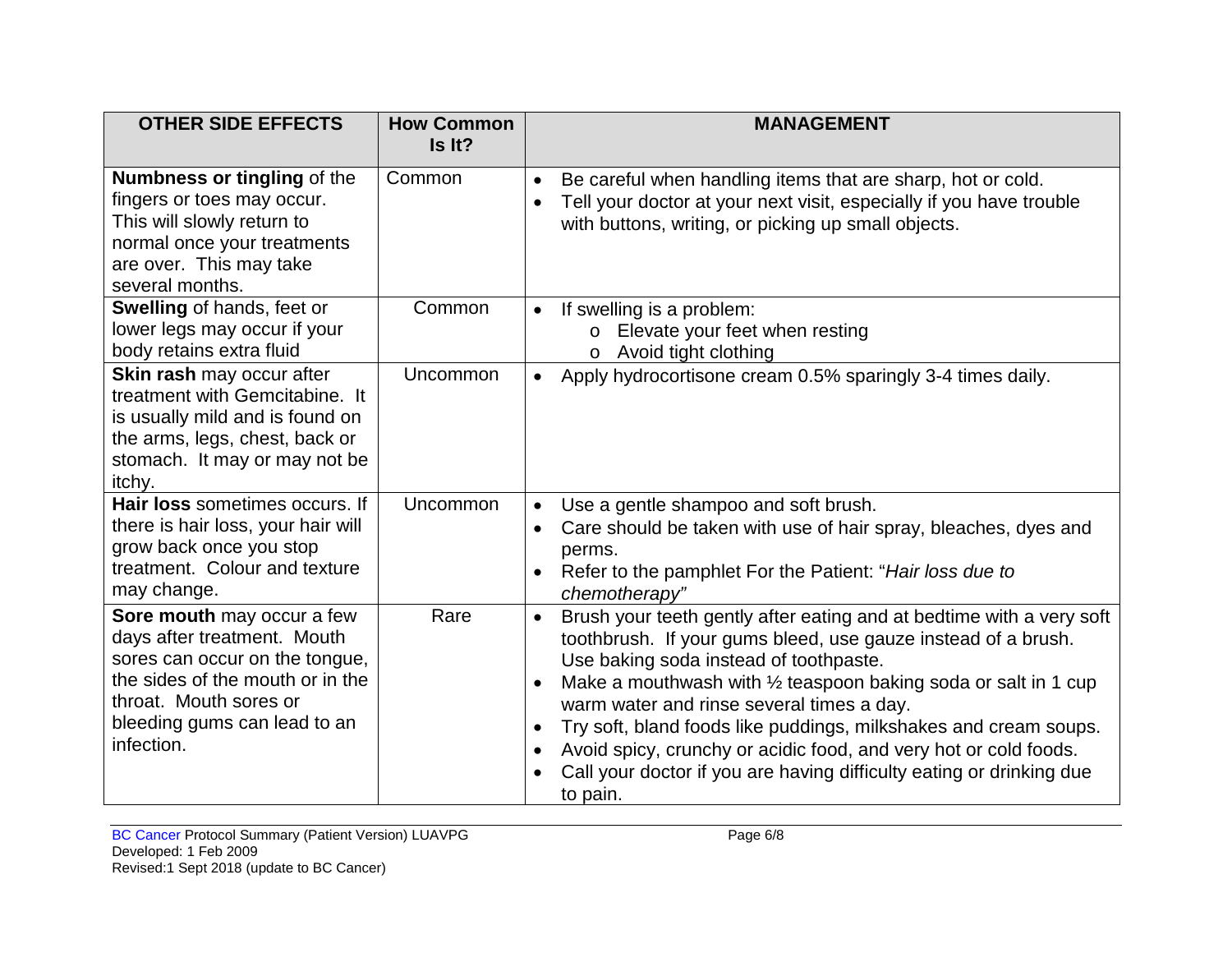## **INSTRUCTIONS FOR THE PATIENT**

#### **What other drugs can interact with LUAVPG?**

- Other drugs such as some antibiotics given by vein (eg: tobramycin, vancomycin), furosemide (LASIX ®), phenytoin (DILANTIN®), ethacrynic acid (EDECRIN®), pyridoxine (Vitamin B6) and warfarin (COUMADIN®) may interact with LUAVPG. Tell your doctor if you are taking these or other drugs as you may need extra blood tests, your dose may need to be changed or your treatment may need to be held for a few days.
- Check with your doctor or pharmacist before you start taking any new prescription or non-prescription drugs.
- If you are admitted to hospital for intravenous antibiotics, be sure that the doctor treating you knows you are on cisplatin.

## **Other important things to know:**

- Cisplatin can cause changes in kidney function, but this is not frequent with the doses used in this type of treatment. It is important that you are well-hydrated before and after treatment.
- Sometimes, the nerve which allows you to hear can be affected by cisplatin. This could result in you experiencing "tinnitus" (ringing in the ears) or a change in your hearing. Report any of these problems to your doctor and/or nurse.
- The drinking of alcohol (in small amounts) does not appear to affect the safety or usefulness of this treatment.
- This treatment may cause sterility in men and menopause in women. If you plan to have children, discuss this with your doctor before starting treatment.
- This treatment may damage sperm and may cause harm to the baby if used during pregnancy. It is best to use *birth control* while you are undergoing treatment. Tell your doctor right away if you or your partner becomes pregnant. Do not breast feed during treatment.
- Tell all doctors or dentists you see that you being treated with cisplatin and gemcitabine before you receive treatment of any form.

# **SEE YOUR DOCTOR OR GET EMERGENCY HELP IMMEDIATELY IF YOU HAVE:**

- Signs of an **infection** such as fever (over 100°F or 38°C by an oral thermometer); chills, cough, pain or burning when you pass urine.
- Signs of a **stroke** such as sudden onset of severe headache, eyesight changes, slurred speech, loss of coordination, weakness or numbness in arm or leg.
- Signs of **bleeding problems** such as black, tarry stools; blood in urine or pinpoint red spots on skin.
- Signs of an **allergic reaction** (rare) soon after a treatment including dizziness, fast heartbeat, face swelling or breathing problems.
- Signs of a **blood clot** such as tenderness or hardness over a vein, calf swelling and tenderness, sudden onset of cough, chest pain or shortness of breath.
- Signs of **heart problems** such as fast or uneven heartbeat.
- **Seizures** or **loss of consciousness**.